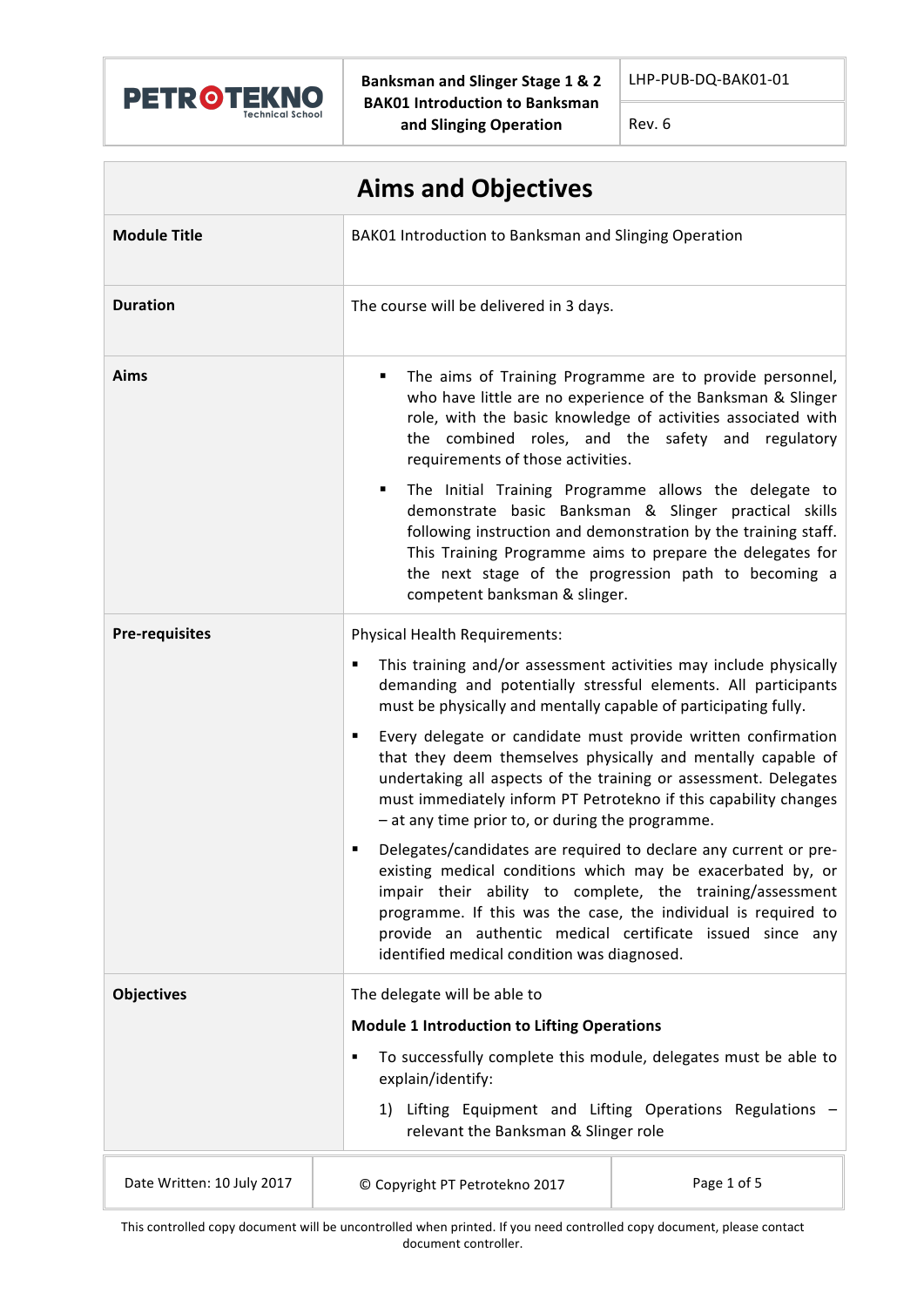

| Documentation and regulations that apply to lifting activities<br>2)                                 |
|------------------------------------------------------------------------------------------------------|
| Why it is important to plan lifting activities<br>3)                                                 |
| associated with lifting<br>4)<br>Hazards<br>operations<br>the<br>and<br>appropriate control measures |
| The roles and duties of personnel in a lifting crew<br>5)                                            |
| 6)<br>The basic principles of crane operations                                                       |
| Common lifting appliances and lifting accessories<br>7)                                              |
| The difference between SWL and WLL of lifting equipment<br>8)                                        |
| 9)<br>Classification of lifts i.e. routine and non-routine (simple,<br>complicated, complex)         |
| 10) A typical permit-to-work system as it applies to lifting<br>operations                           |
| 11) Lifting of personnel by crane for work and transfer purposes                                     |
| 12) Weight identification and estimation of the load                                                 |
| 13) Deciding when tag lines need to be used and their safe use                                       |
| 14) Planning, walking through and allowing for sufficient<br>headroom along the route                |
| 15) Determining the load bearing capabilities of the lay down<br>area                                |
| 16) Conducting pre-use checks of lifting appliances and<br>accessories                               |
| 17) Correct positioning of personnel involved in lifting operations                                  |
| 18) Erecting signs and barriers or posting sentries                                                  |
| 19) Conducting post-use checks of lifting appliances and<br>accessories                              |
| 20) Storage procedures for packing materials, lifting appliances<br>and accessories                  |
| 21) The disposal of any waste in relation to legislation and<br>procedures                           |
| <b>Module 2 The Banksman's Role</b>                                                                  |
| To successfully complete this module, delegates must be able to<br>٠                                 |
| explain/identify:                                                                                    |
| 22) The importance of the Banksman's role                                                            |
|                                                                                                      |

| Date Written: 10 July 2017 | © Copyright PT Petrotekno 2017 | Page 2 of 5 |
|----------------------------|--------------------------------|-------------|
|                            |                                |             |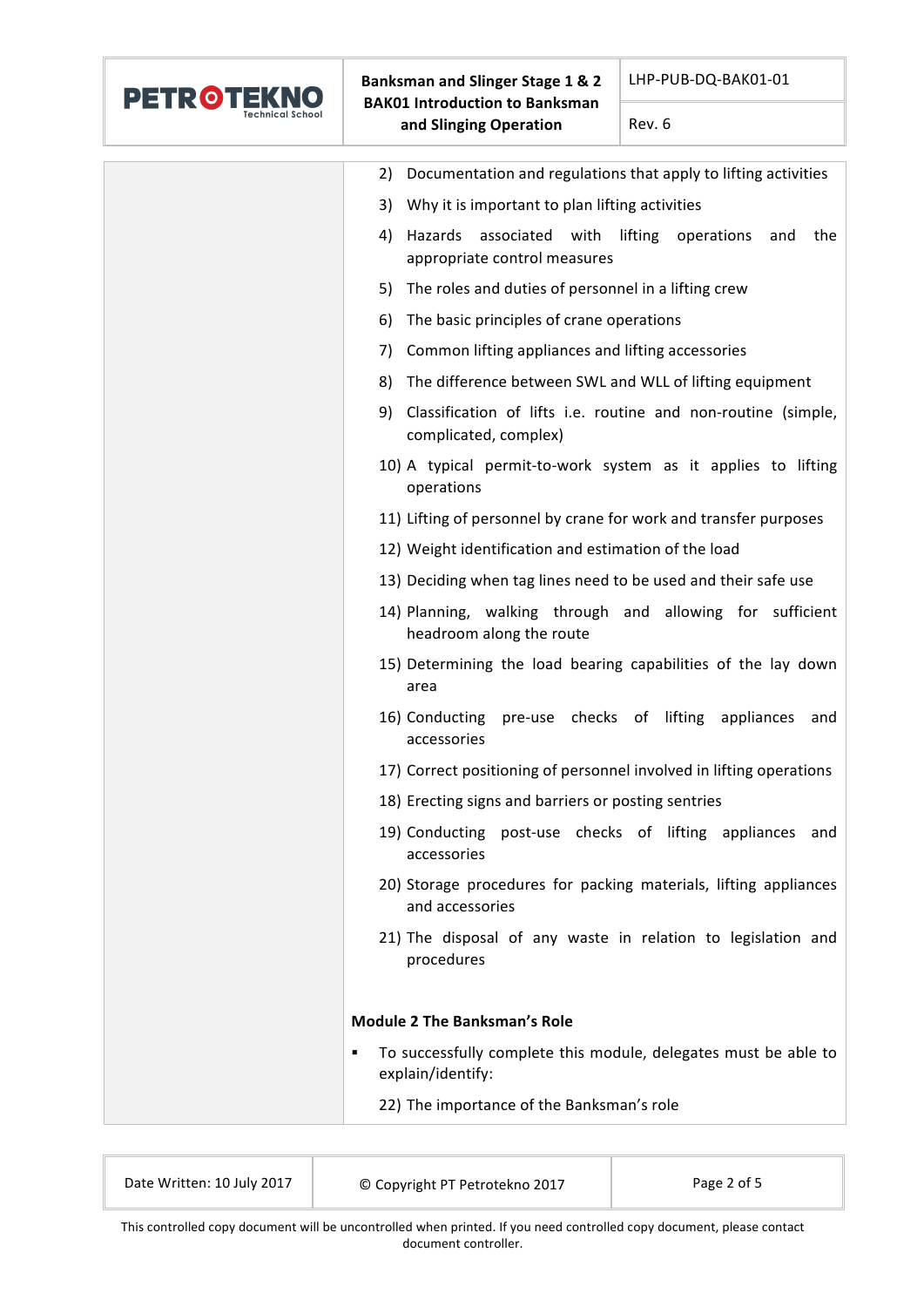

Rev. 6

|                                                         | 23) Checking the cargo manifest and reviewing the load                                    |  |
|---------------------------------------------------------|-------------------------------------------------------------------------------------------|--|
|                                                         | 24) Checking the load for dropped objects                                                 |  |
|                                                         | 25) Checking the balance and security of the load                                         |  |
|                                                         | 26) Difficulties that might occur during the lifting and moving<br>operations             |  |
|                                                         | 27) The need for high visibility vests                                                    |  |
|                                                         | 28) The need for communicating hand signals clearly                                       |  |
| 29) What is meant by 'line of sight' and a 'blind lift' |                                                                                           |  |
|                                                         | 30) The hand signal for 'emergency stop'                                                  |  |
|                                                         | 31) Establishing and using two-way radio communications                                   |  |
|                                                         | <b>Module 3 Slinging Operations</b>                                                       |  |
|                                                         | To successfully complete this module, delegates must be able to<br>٠<br>explain/identify: |  |
|                                                         | 32) Different types of slings and sling identification markings                           |  |
|                                                         | 33) Principles of sling angles and tensions                                               |  |
|                                                         | 34) Using appropriate lifting accessories                                                 |  |
|                                                         | 35) Attaching slings to ensure a safe and even weight distribution                        |  |
|                                                         | 36) Protecting slings from damage                                                         |  |
|                                                         | 37) Securing the cargo within a container / half height using<br>ratchet straps           |  |
|                                                         | 38) Unhooking and removing slings and disconnection of lifting<br>equipment               |  |
|                                                         | <b>Module 4 Practical Exercises</b>                                                       |  |
|                                                         | To successfully complete this module, delegates must be able to<br>٠<br>explain/identify: |  |
| 39) The selection and correct use of PPE                |                                                                                           |  |
| 40) The use of handsignals and radio communication      |                                                                                           |  |
|                                                         | 41) The Banksman's role in a simple pre-slung lift                                        |  |
|                                                         | 42) How to prepare a standard load which requires a single leg<br>sling                   |  |
|                                                         | 43) How to prepare a standard load which requires more than<br>one sling                  |  |
| Date Written: 10 July 2017                              | Page 3 of 5<br>© Copyright PT Petrotekno 2017                                             |  |

This controlled copy document will be uncontrolled when printed. If you need controlled copy document, please contact document controller.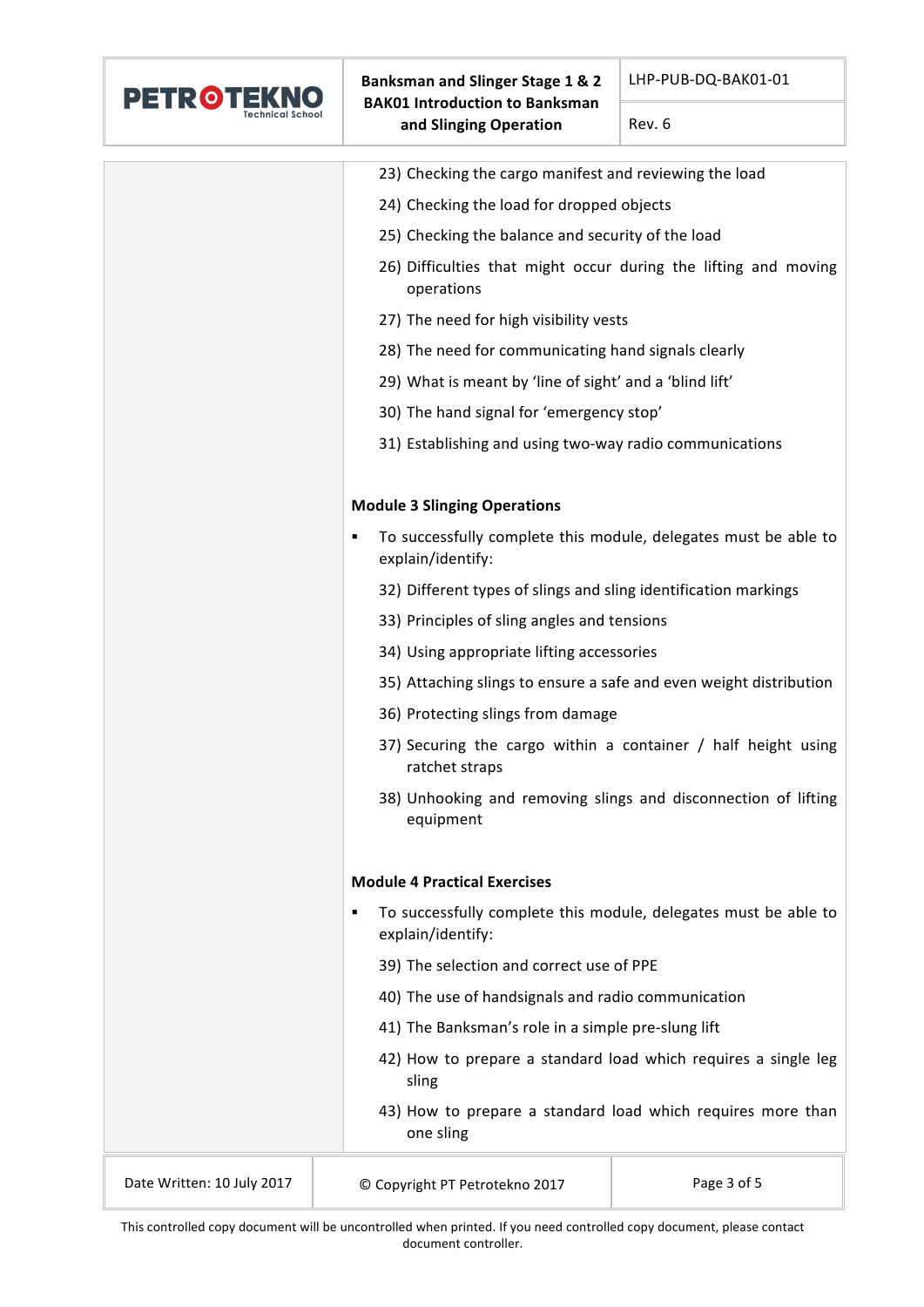

**Banksman and Slinger Stage 1 & 2 BAK01** Introduction to Banksman **and Slinging Operation**

LHP-PUB-DQ-BAK01-01

Rev. 6

|                               | 44) The slinger's role during a free access lift, a restricted lift, a<br>blind lift, and a lift with a load with an upset center of gravity<br>utilizing the following loads: a single tubular (pipes) / bundled<br>tubular, a Cargo Carrying Unit and scaffold tubes and boards.<br>45) The Banksman's role during a free access lift, a restricted<br>access lift, a single tubular lift, a bundled tubular lift, a lift<br>with an offset center of gravity, a lift with a cargo carrying<br>unit and a blind lift varying the use of hand signals and radio<br>communication. |  |
|-------------------------------|------------------------------------------------------------------------------------------------------------------------------------------------------------------------------------------------------------------------------------------------------------------------------------------------------------------------------------------------------------------------------------------------------------------------------------------------------------------------------------------------------------------------------------------------------------------------------------|--|
| <b>Topics covered include</b> | Day 1                                                                                                                                                                                                                                                                                                                                                                                                                                                                                                                                                                              |  |
|                               | <b>Module 1 Introduction to Lifting Operations</b>                                                                                                                                                                                                                                                                                                                                                                                                                                                                                                                                 |  |
|                               | Element 1.1 Regulations and safety issues<br>٠                                                                                                                                                                                                                                                                                                                                                                                                                                                                                                                                     |  |
|                               | Element 1.2 Introduction to lifting roles and equipment<br>٠                                                                                                                                                                                                                                                                                                                                                                                                                                                                                                                       |  |
|                               | Element 1.3 Preparing for the lift<br>п                                                                                                                                                                                                                                                                                                                                                                                                                                                                                                                                            |  |
|                               | Element 1.4 Carrying out the lift<br>٠                                                                                                                                                                                                                                                                                                                                                                                                                                                                                                                                             |  |
|                               | Element 1.5 Restoring the work area<br>п                                                                                                                                                                                                                                                                                                                                                                                                                                                                                                                                           |  |
|                               | <b>Module 2 The Banksman's Role</b>                                                                                                                                                                                                                                                                                                                                                                                                                                                                                                                                                |  |
|                               | Element 2.1 The Banksman's duties<br>٠                                                                                                                                                                                                                                                                                                                                                                                                                                                                                                                                             |  |
|                               | Element 2.2 Communications and visibility<br>п                                                                                                                                                                                                                                                                                                                                                                                                                                                                                                                                     |  |
|                               | <b>Module 3 Slinging Operations</b>                                                                                                                                                                                                                                                                                                                                                                                                                                                                                                                                                |  |
|                               | Element 3.1 Principles of slinging<br>п                                                                                                                                                                                                                                                                                                                                                                                                                                                                                                                                            |  |
|                               |                                                                                                                                                                                                                                                                                                                                                                                                                                                                                                                                                                                    |  |
|                               | Day 2                                                                                                                                                                                                                                                                                                                                                                                                                                                                                                                                                                              |  |
|                               | <b>Module 4 Practical Exercises (Demo)</b>                                                                                                                                                                                                                                                                                                                                                                                                                                                                                                                                         |  |
|                               | Element 4.1 The role of a Banksman & Slinger in a planned lift<br>٠                                                                                                                                                                                                                                                                                                                                                                                                                                                                                                                |  |
|                               | Day 3                                                                                                                                                                                                                                                                                                                                                                                                                                                                                                                                                                              |  |
|                               | <b>Module 4 Practical Exercises (Practical)</b>                                                                                                                                                                                                                                                                                                                                                                                                                                                                                                                                    |  |
|                               | Element 4.1 The role of a Banksman & Slinger in a planned lift<br>٠                                                                                                                                                                                                                                                                                                                                                                                                                                                                                                                |  |
| <b>Assessment Method</b>      | Candidates will be given a series of explanations and<br>٠<br>demonstrations. At the end of the course, candidates will be<br>given a theory test to test their understanding of the knowledge                                                                                                                                                                                                                                                                                                                                                                                     |  |
|                               |                                                                                                                                                                                                                                                                                                                                                                                                                                                                                                                                                                                    |  |

| Date Written: 10 July 2017 | © Copyright PT Petrotekno 2017 | Page 4 of 5 |
|----------------------------|--------------------------------|-------------|
|                            |                                |             |

This controlled copy document will be uncontrolled when printed. If you need controlled copy document, please contact document controller.